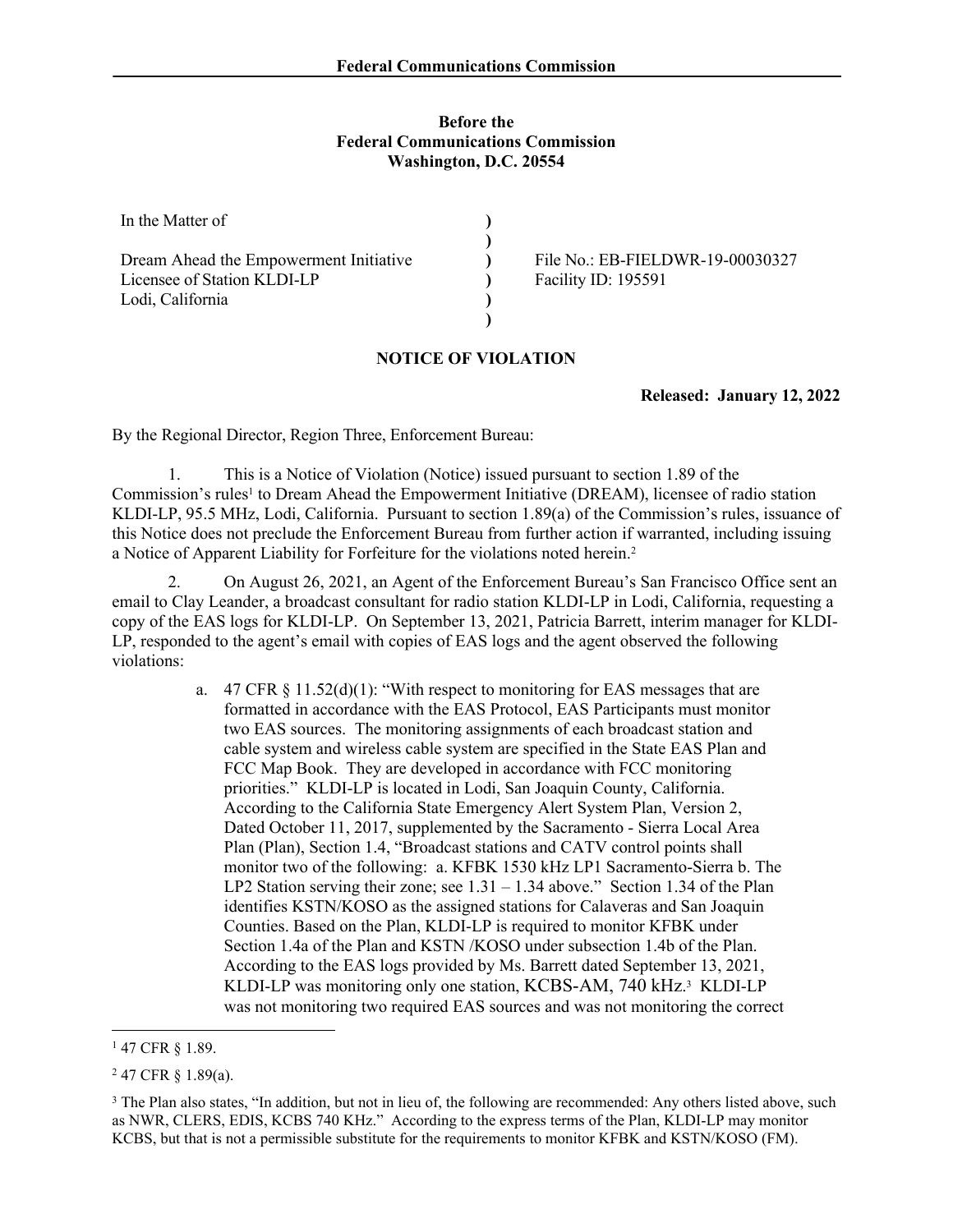EAS sources.

3. Pursuant to section 308(b) of the Communications Act of 1934, as amended (Act), and section 1.89 of the Commission's rules, we seek additional information concerning the violations and any remedial actions taken.<sup>4</sup> Therefore, DREAM must submit a written statement concerning this matter within twenty (20) days of release of this Notice. The response (i) must fully explain each violation, including all relevant surrounding facts and circumstances, (ii) must contain a statement of the specific action(s) taken to correct each violation and preclude recurrence, and (iii) must include a timeline for completion of any pending corrective action(s). The response must be complete in itself and must not be abbreviated by reference to other communications or answers to other notices.<sup>5</sup>

4. In accordance with section 1.16 of the Commission's rules, we direct DREAM to support its response to this Notice with an affidavit or declaration under penalty of perjury, signed and dated by an authorized officer of DREAM with personal knowledge of the representations provided in DREAM's response, verifying the truth and accuracy of the information therein, and confirming that all of the information requested by this Notice which is in the licensee's possession, custody, control, or knowledge has been produced.<sup>6</sup> To knowingly and willfully make any false statement or conceal any material fact in reply to this Notice is punishable by fine or imprisonment under title 18 of the U.S. Code.<sup>7</sup>

5. All replies and documentation sent in response to this Notice should be marked with the File Number, specified above, and mailed and emailed to the following address:

> Federal Communications Commission Los Angeles Regional Office 11331 183rd Street, PMB #365 Cerritos, California 90703 field@fcc.gov

6. This Notice shall be sent to Dream Ahead the Empowerment Initiative at its address of record.

7. The Privacy Act of 1974<sup>8</sup> requires that we advise you that the Commission will use all relevant material information before it, including any information disclosed in your reply, to determine

 $85 \text{ U.S.C. }$  § 552a(e)(3).

<sup>4</sup> 47 U.S.C. § 308(b); 47 CFR § 1.89.

<sup>5</sup> 47 CFR § 1.89(c).

<sup>6</sup> Section 1.16 of the Commission's rules provides that "[a]ny document to be filed with the Federal Communications Commission and which is required by any law, rule or other regulation of the United States to be supported, evidenced, established or proved by a written sworn declaration, verification, certificate, statement, oath or affidavit by the person making the same, may be supported, evidenced, established or proved by the unsworn declaration, certification, verification, or statement in writing of such person . . . . Such declaration shall be subscribed by the declarant as true under penalty of perjury, and dated, in substantially the following form . . . : 'I declare (or certify, verify, or state) under penalty of perjury that the foregoing is true and correct. Executed on (date). (Signature)'." 47 CFR § 1.16.

<sup>7</sup> 18 U.S.C. §§ 1001, *et seq*.; *see also* 47 CFR § 1.17.